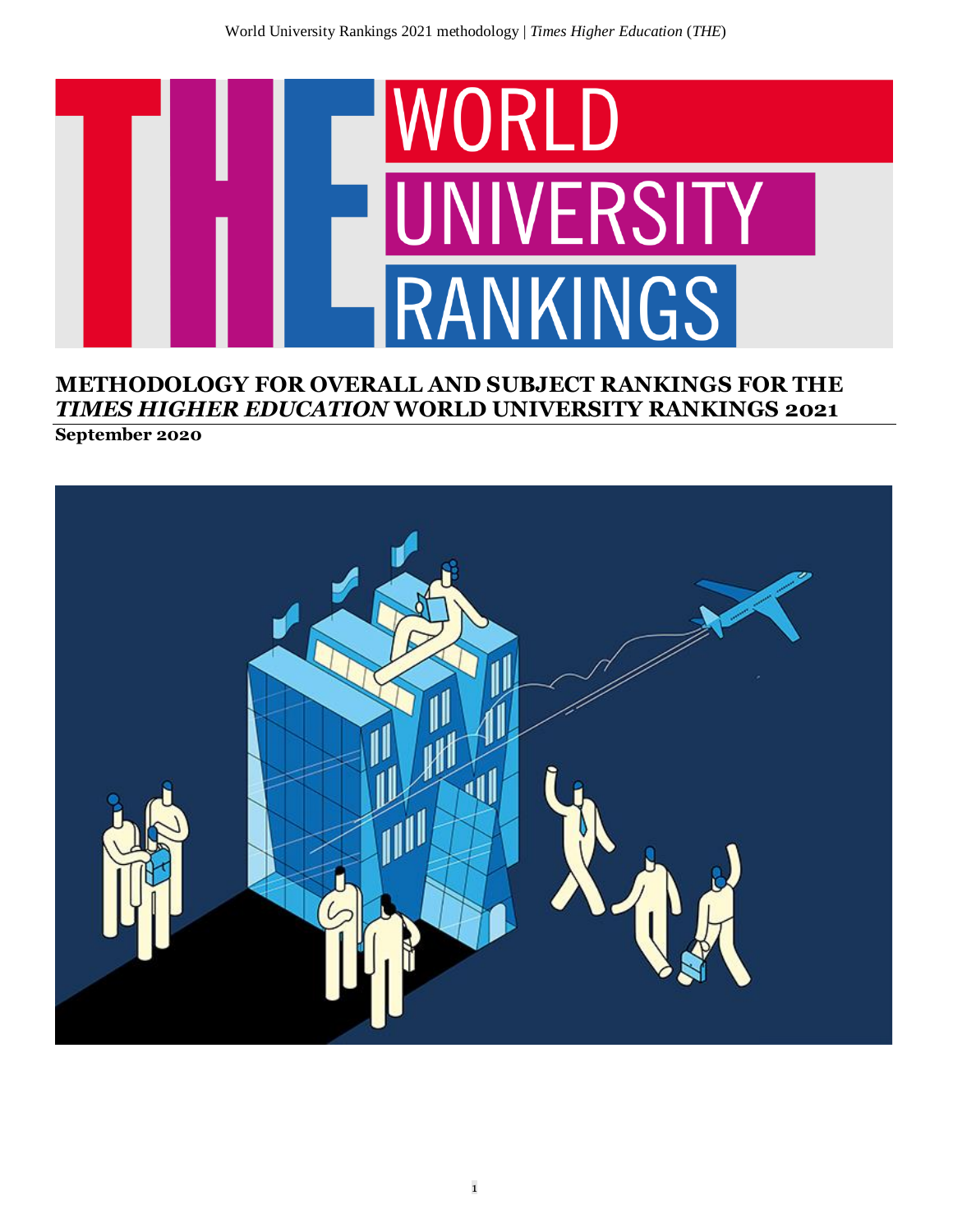# *Times Higher Education* **World University Rankings:**

*Times Higher Education* is the data provider underpinning university excellence in every continent across the world. As the company behind the world's most influential university ranking, and with almost five decades of experience as a source of analysis and insight on higher education, we have unparalleled expertise on the trends underpinning university performance globally. Our data and benchmarking tools are used by many of the world's most prestigious universities to help them achieve their strategic goals.

The annual *Times Higher Education (THE)* World University Rankings (WUR), started in 2010, aims to provide the definitive list of the best universities, evaluated across five key areas of Teaching, Research, Citations, International Outlook and Industry Income. *Times Higher Education*'s data is trusted by governments and universities and is a vital resource for students, helping them choose where to study.

# **Important links:**

THE WUR 2021 Final Rankings: [https://www.timeshighereducation.com/world-university-rankings/2021/world](https://www.timeshighereducation.com/world-university-rankings/2021/world-ranking)[ranking](https://www.timeshighereducation.com/world-university-rankings/2021/world-ranking)

THE WUR 2021 Methodology[: https://www.timeshighereducation.com/world-university-rankings/world-university](https://www.timeshighereducation.com/world-university-rankings/world-university-rankings-2021-methodology)[rankings-2021-methodology](https://www.timeshighereducation.com/world-university-rankings/world-university-rankings-2021-methodology)

# **Directors' Statement:**

*This document (the "Methodology") sets out our end-to-end process for generating the THE World University Rankings 2021 (the "Rankings"). As directors and management of Times Higher Education, we state that we have followed our Methodology and correctly applied the specific procedures denoted by (i) - (xii) and marked with the symbol "Ω".*

Print: Duncan Ross

Signed:

Role: Chief Data Officer, Times Higher Education

Date: 15 August 2020

For and on behalf of *THE* World Universities Insights Limited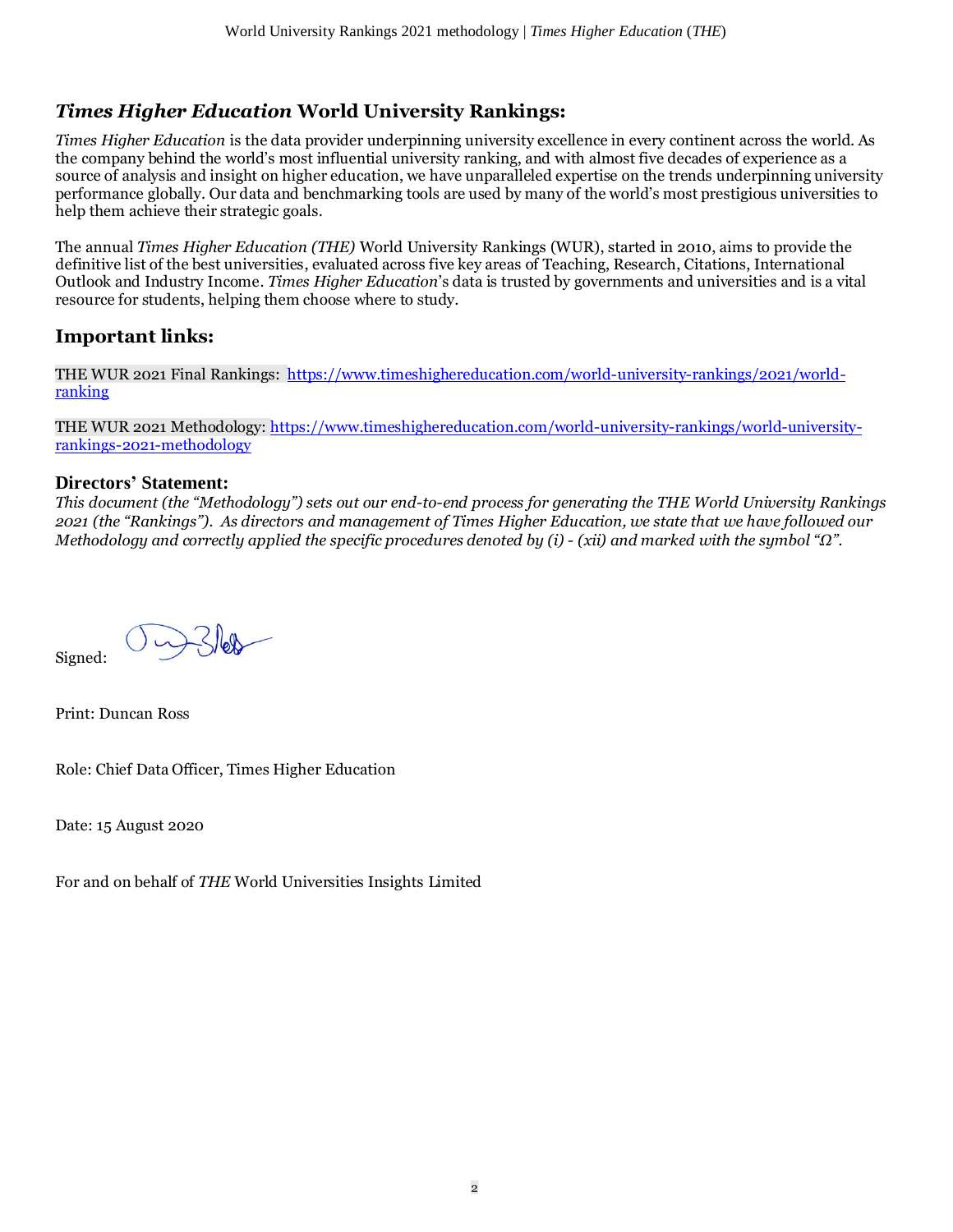# **Summary of the Rankings methodology:**

The *Times Higher Education* World University Rankings are the only global performance tables that judge researchintensive universities across all their core missions: teaching, research, research influence, international outlook and knowledge transfer. We use 13 carefully calibrated performance indicators, listed below, to provide the most comprehensive and balanced comparisons, trusted by students, academics, university leaders, industry and governments. The basic methodology for this year's rankings is similar to that employed since the  $2011 - 2012$  tables, but we have made important changes to the underlying data sources, notably deriving bibliometrics from Elsevier's Scopus database from 2015 – 2016 onwards.

The 2021 World University Rankings are published in autumn 2020.

The performance indicators are grouped into five areas:

- **Teaching** (the learning environment)
	- o Reputation Survey Teaching
	- o Academic Staff-to-Student Ratio
	- o Doctorates Awarded / Undergraduate Degrees Awarded
	- o Doctorates Awarded / Academic Staff
	- o Institutional Income / Academic Staff
- **Research** (volume, income and reputation)
	- o Reputation Survey Research
	- o Research Income / Academic Staff
	- o Publications / Staff (Academic Staff + Research Staff)
- **Citations** (research influence)
	- o Field Weighted Citation Impact
- **International outlook** (staff, students and research)
	- o Proportion of International Students
	- o Proportion of International Academic Staff
	- o International co-authorship (International Publications / Publications Total)
- **Industry income** (knowledge transfer)
	- o Research income from industry & commerce / Academic Staff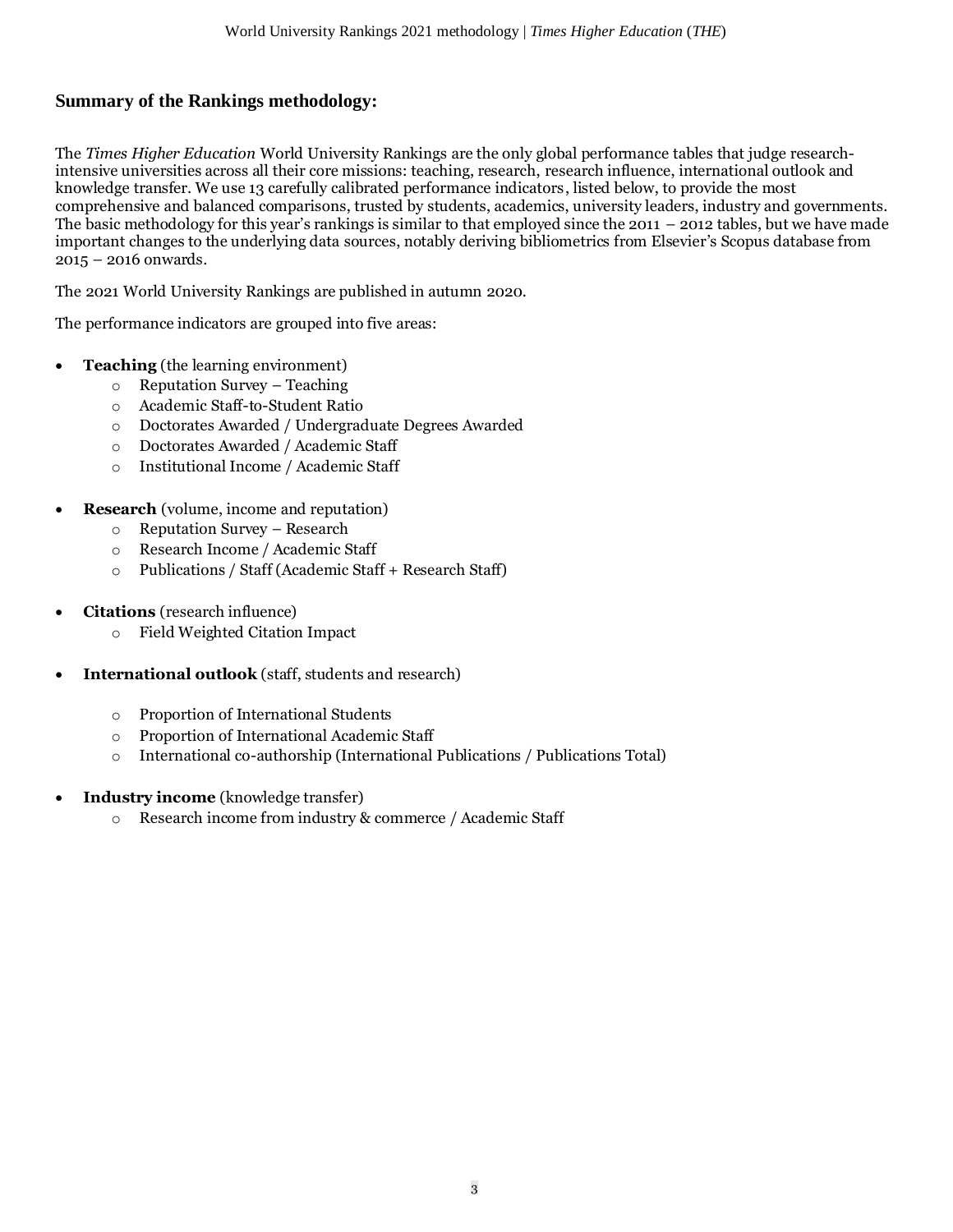# **1) Data collection and sources**

# **Institutional data – self-submitted on the** *THE* **Portal**

*A named representative from each institution submits and authorises their institutional data for*  **use in the Rankings** Ω<sup>i</sup>, via *THE*'s designated online portal, with confirmations that they have:

- Provided true and accurate information for their institution for 2018; and
- Understood and complied with the *THE* terms and conditions → [https://www.timeshighereducation.com/terms-and-conditions;](https://www.timeshighereducation.com/terms-and-conditions)

*Times Higher Education will not self-submit data for an institution without positive confirmation from the named representative of the institution.* Ωii

*Prior to submission of data within the portal, the draft data undergoes certain automatic validation checks to ensure that data is complete and accurate, for review by the named representative.* Ωiii

#### **Elsevier**

#### *Bibliometric data*

We examine research influence by capturing the number of times a university's published work is cited by scholars globally. This year, our bibliometric data supplier Elsevier examined over 86 million citations to 13.6 million journal articles, article reviews, conference proceedings, books and book chapters published over five years. The data include more than 24,000 academic journals indexed by Elsevier's Scopus database and all indexed publications between 2015 and 2019. Citations to these publications made in the six years from 2015 to 2020 are also collected.

Citations data is a score per institution calculated by Elsevier from 2015 (until 2014 it was supplied by Web of Science). Elsevier provide the Field-Weighted Citation Impact (FWCI) score, per subject and overall.

The FWCI score indicates how the number of citations received by an entity's publications compares with the average number of citations received by all other similar publications. 'Similar publications' are understood to be publications in the Scopus database that have the same publication year, type, and discipline, as defined by the Scopus journal classification system.

A FCWI of 1.00 indicates the global average.

In 2015-2016 papers with more than 1,000 authors were excluded due to their disproportionate impact on the citation scores of the small number of universities. Since 2017 these papers have been reincorporated using a fractional counting approach to ensure that all universities where academics are authors of these papers will receive at least 5 per cent of the value of the paper. The institutions with authors that provide the most contributors to the paper receive a proportionately larger contribution.

We also collect the total number of publications overall, plus the total number of publications with international coauthorship per institution, providing they meet our 'sufficient publications' criteria (detailed in section 2).

The citations help to show us how much each university is contributing to the sum of human knowledge: they tell us whose research has stood out, has been picked up and built on by other scholars and, most importantly, has been shared around the global scholarly community to expand the boundaries of human understanding, irrespective of discipline.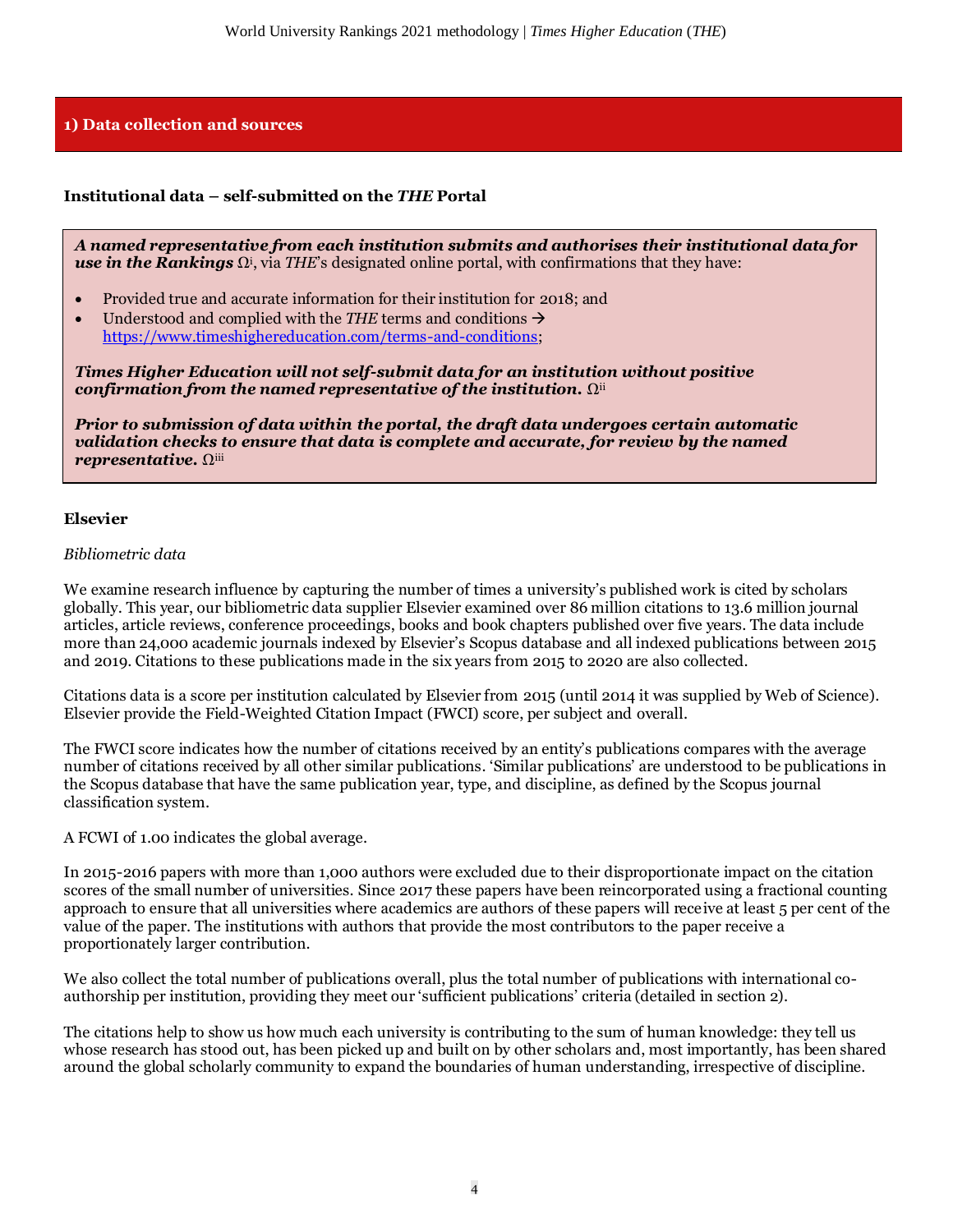### *Academic reputation survey*

An annual survey was sent to a sample of academics randomly selected by Elsevier, in which we ask them to nominate the universities that they perceive to be the best for Teaching and/or Research in their field. For the 2019 and 2020 surveys, academics were asked to nominate up to 15 institutions for Teaching and up to 15 institutions for Research globally. The 2020 results were combined with the 2019 results for use in the rankings.

The Teaching and Research scores for an institution at the global level were the count of mentions they received in each category, weighted both to reflect the distribution of scholars across the world (using data from UNESCO [http://data.uis.unesco.org\)](http://data.uis.unesco.org/) and the distribution of respondents by subject in the survey.

The academic reputation score for a university is the number of mentions they received for the 2019 and 2020 surveys in the global teaching and research sections. Where a university received no votes, they were allocated a zero score.

*Total reputation score for each university was calculated based on the aggregate of individual respondent data obtained from Elsevier.* Ωiv

# **Reference data**

*THE* incorporates reference datasets into its model to convert country-level data provided by institutions via the portal (e.g. research income in a local currency) to a single comparable dataset for all institutions.

The sources of this data are:

- o The Her Majesty Revenue and Customs (HMRC) monthly datasets: [\[https://www.gov.uk/government/publications/hmrc-exchange-rates-for-2018-monthly\]](https://www.gov.uk/government/publications/hmrc-exchange-rates-for-2018-monthly), which provides accurate foreign exchange rates to convert datasets into GBP and then back into their local currency if an institution reports in a foreign currency;
- o The World Bank Purchase Power Parity (PPP) dataset [\[http://data.worldbank.org/indicator/PA.NUS.PPP\]](http://data.worldbank.org/indicator/PA.NUS.PPP), which is used to convert the local currency to common-PPP-scaled USD. PPP is used to exemplify the differing currency strengths in each country while allowing for easy cross-country comparisons; and
- o Where data for a country doesn't exist in the World Bank database, a dataset from the IMF [https://www.imf.org/external/pubs/ft/weo/2020/01/weodata/weoselgr.aspx] or UN data is used [\[http://data.un.org/Data.aspx?d=WDI&f=Indicator\\_Code%3APA.NUS.PPP\]](http://data.un.org/Data.aspx?d=WDI&f=Indicator_Code%3APA.NUS.PPP).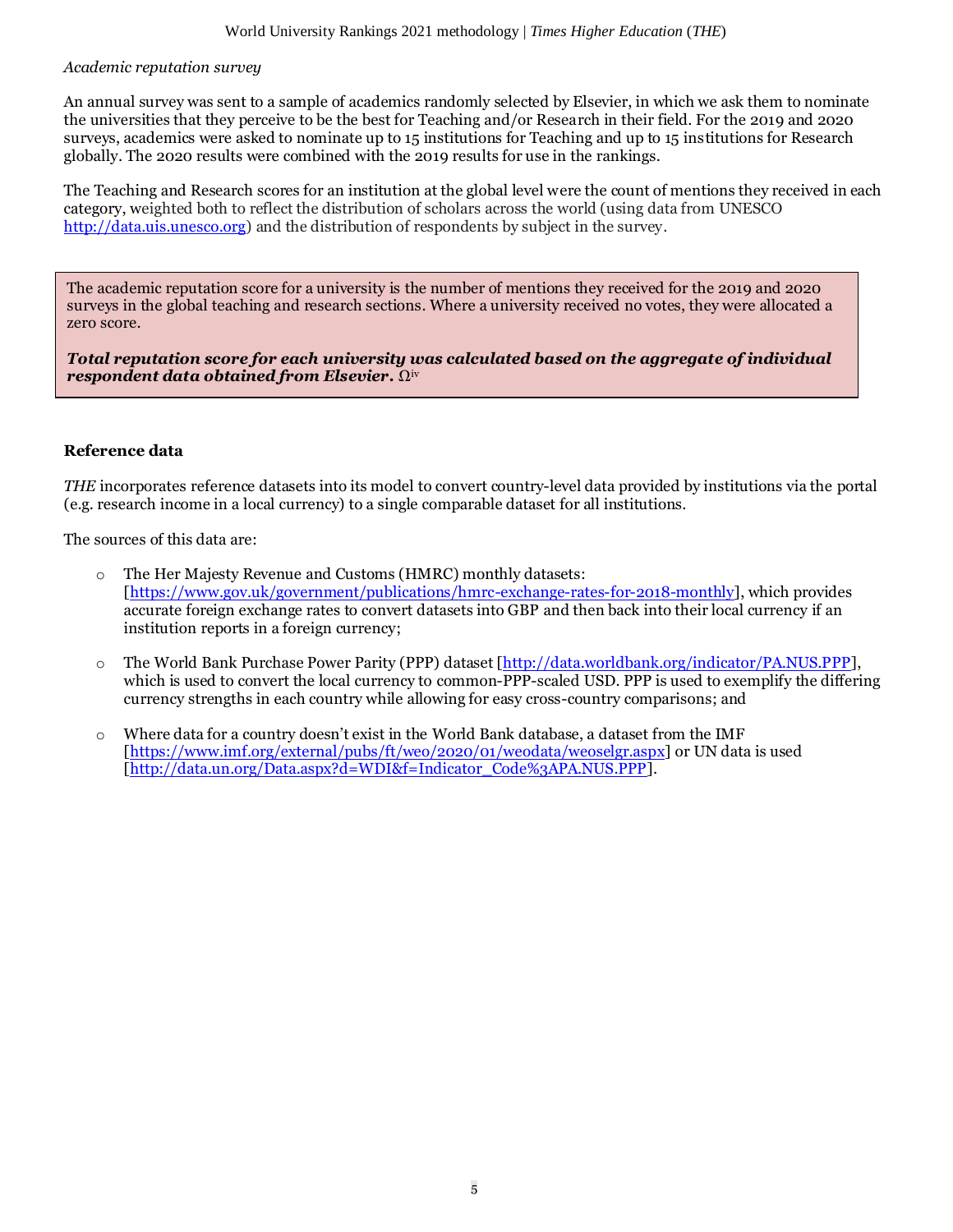# **2) Criteria for exclusion, inclusion, and data processing**

# **Exclusion and inclusion criteria**

There are seven key criteria for universities to be included in the Rankings:

1. They are required to publish more than 1,000 relevant publications over the previous 5 years, and more than 150 relevant publications in any single year.

AND

2. They must teach at an undergraduate level, usually indicated by having more than zero undergraduate degrees awarded. Postgraduate-only institutions are therefore not in the ranking.

AND

3. They must not be focused on a single narrow subject area (more than 80% of their publication output is from one subject area).

AND

4. They must have supplied "overall" numbers for the ranking year.

AND

4. They must not have more than two of the critical values (academic staff, international academic staff, research staff, students, international students, undergraduate degrees awarded, doctorates awarded, institutional income, research income, research income from industry and commerce) as null (either marked by the institution as "unavailable" or "withheld"). Null values will cause any metric based on that value to also be null.

AND

5. They must supply numbers for at least one applicable subject. If no applicable subjects have been reported the institution is excluded.

AND

6. They must not be featured in the custom exclusions list. Institutions that have requested not to participate in the ranking or that are not eligible for other institution-specific reasons have been excluded.

*Universities meeting the seven key inclusion criteria are included in the rankings.* Ω<sup>v</sup>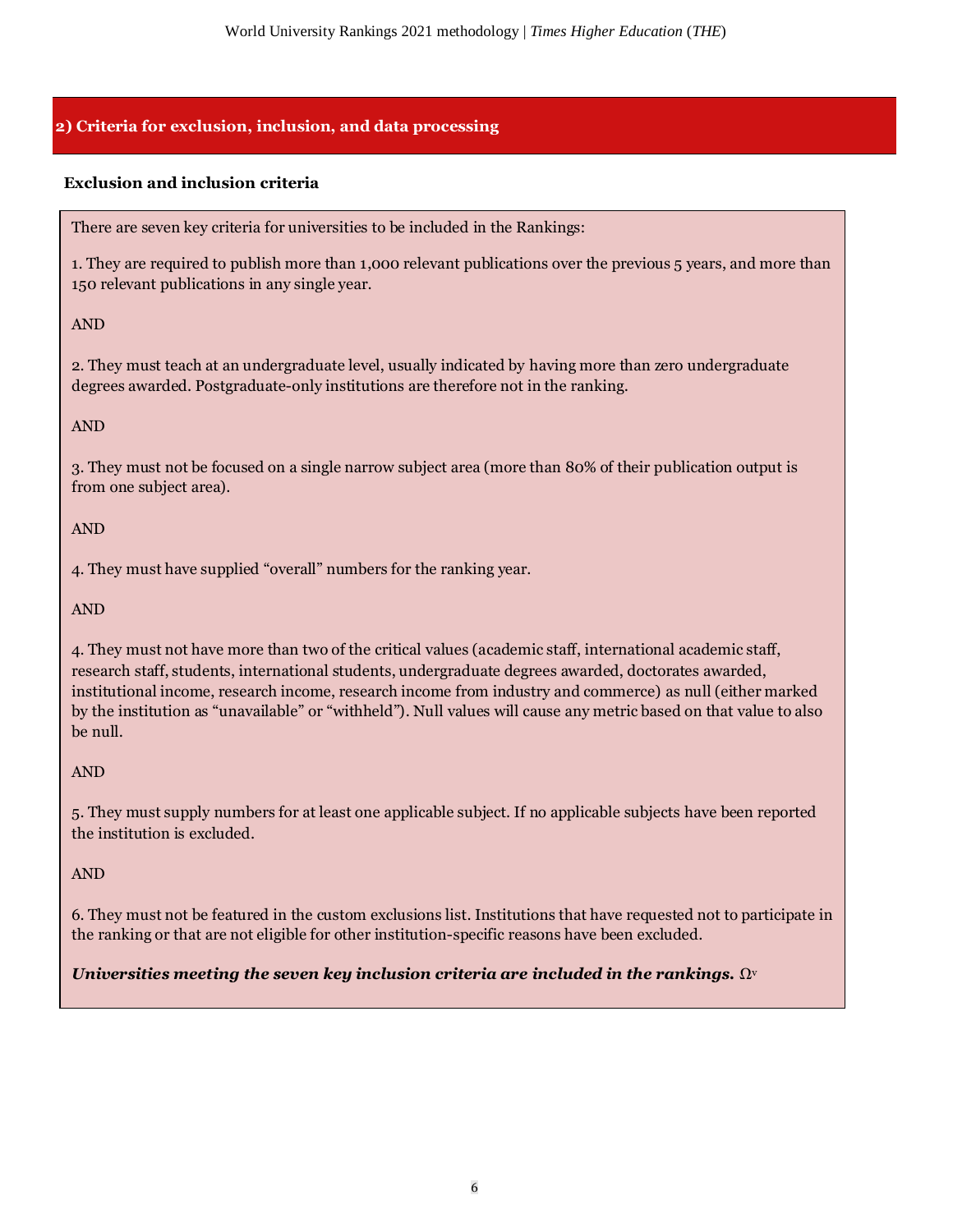# **Subject ranking criteria: Publication eligibility**

For the eleven subject tables, there is an additional threshold within the subject for publications:

For the subjects that generate a high volume of publications:

• At least 500 publications over 2015 – 2019 for Clinical and Health, Engineering, Computer Science, Life Sciences, Physical Sciences;

For the subjects with lower volumes of publications:

- At least 250 publications over 2015 2019 for Arts and Humanities;
- At least 200 publications over 2015 2019 for Social Sciences, Business and Economics;
- At least 150 publications over 2015 2019 for Psychology;
- At least 100 publications over 2015 2019 for Law, Education.

| <b>Subject</b>                | Publications for 5 years (2015-<br>2019) |
|-------------------------------|------------------------------------------|
| Overall                       | 1000 (150 per year)                      |
| Arts and Humanities           | 250                                      |
| Clinical and Health           | 500                                      |
| Engineering                   | 500                                      |
| <b>Computer Science</b>       | 500                                      |
| Life Sciences                 | 500                                      |
| <b>Physical Sciences</b>      | 500                                      |
| <b>Business and Economics</b> | 200                                      |
| Social Sciences               | 200                                      |
| Psychology                    | 150                                      |
| Law                           | 100                                      |
| Education                     | 100                                      |

# **Subject ranking criteria: Staff eligibility**

We also expect an institution to either have at least a proportion of its academic staff in a discipline (4% for Engineering or Social Sciences, 1% for Computer Science, Psychology, Law or Education; 5% for other subjects), or an absolute number of staff threshold.

| <b>Subject</b>                | <b>Proportion of academic staff</b> | Absolute number of academic<br>staff (FTE) in a given subject |
|-------------------------------|-------------------------------------|---------------------------------------------------------------|
| Arts and Humanities           | 5%                                  | 50                                                            |
| Clinical and Health           | 5%                                  | 50                                                            |
| Engineering                   | 4%                                  | 40                                                            |
| Computer Science              | 1%                                  | 20                                                            |
| Life Sciences                 | 5%                                  | 50                                                            |
| <b>Physical Sciences</b>      | 5%                                  | 50                                                            |
| <b>Business and Economics</b> | 5%                                  | 50                                                            |
| Social Sciences               | 4%                                  | 40                                                            |
| Psychology                    | 1%                                  | 20                                                            |
| Law                           | 1%                                  | 20                                                            |
| Education                     | 1%                                  | 20                                                            |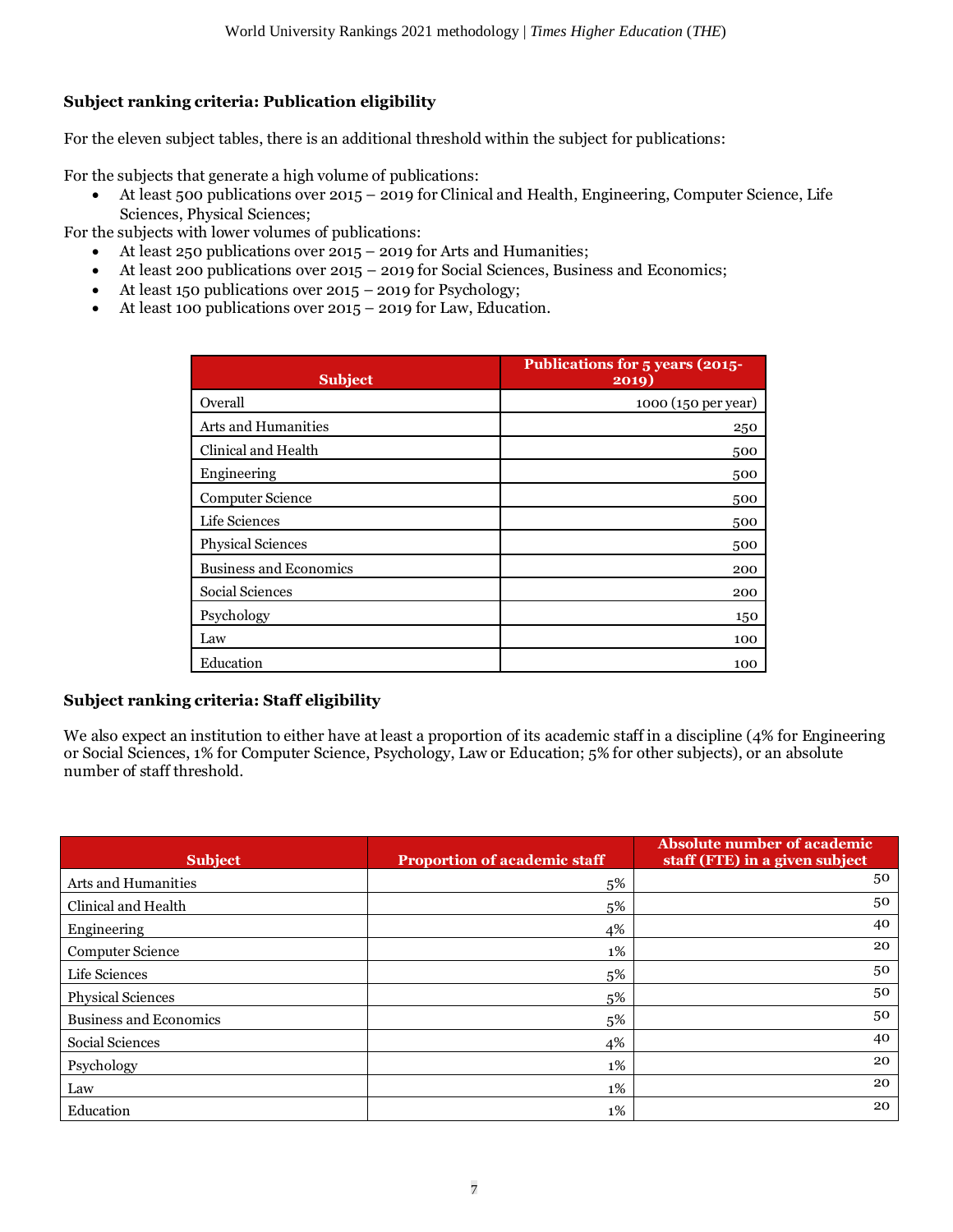## **Data adjustments**

After the deadline of the submission of data via the Portal by institutions, *management review and approve all institution submissions data for appropriateness and accuracy, based on prior year values and gaps within datasets*Ωvi as described below.

On the occasions where an institution does not provide a data point which would result in the inability to generate a metric, the missing metric may be calculated by imputing the value as the higher of:

- The average of the two lowest metric scores for an institution; or
- The minimum score awarded across the whole population for that metric.

#### **Data processing pre-rankings**

*Data provided by institutions for financial information is converted into USD using international PPP exchange rates*  $Ω<sup>vi</sup>$  (provided by the World Bank), for use in the Rankings calculation *The datasets used in the rankings have been accurately mapped by university name and ID. Institution-level bibliometric (Scopus and/or SciVal) and reputation survey data obtained from Elsevier is mapped to THE institution data via THE's institution ID.* Ωviii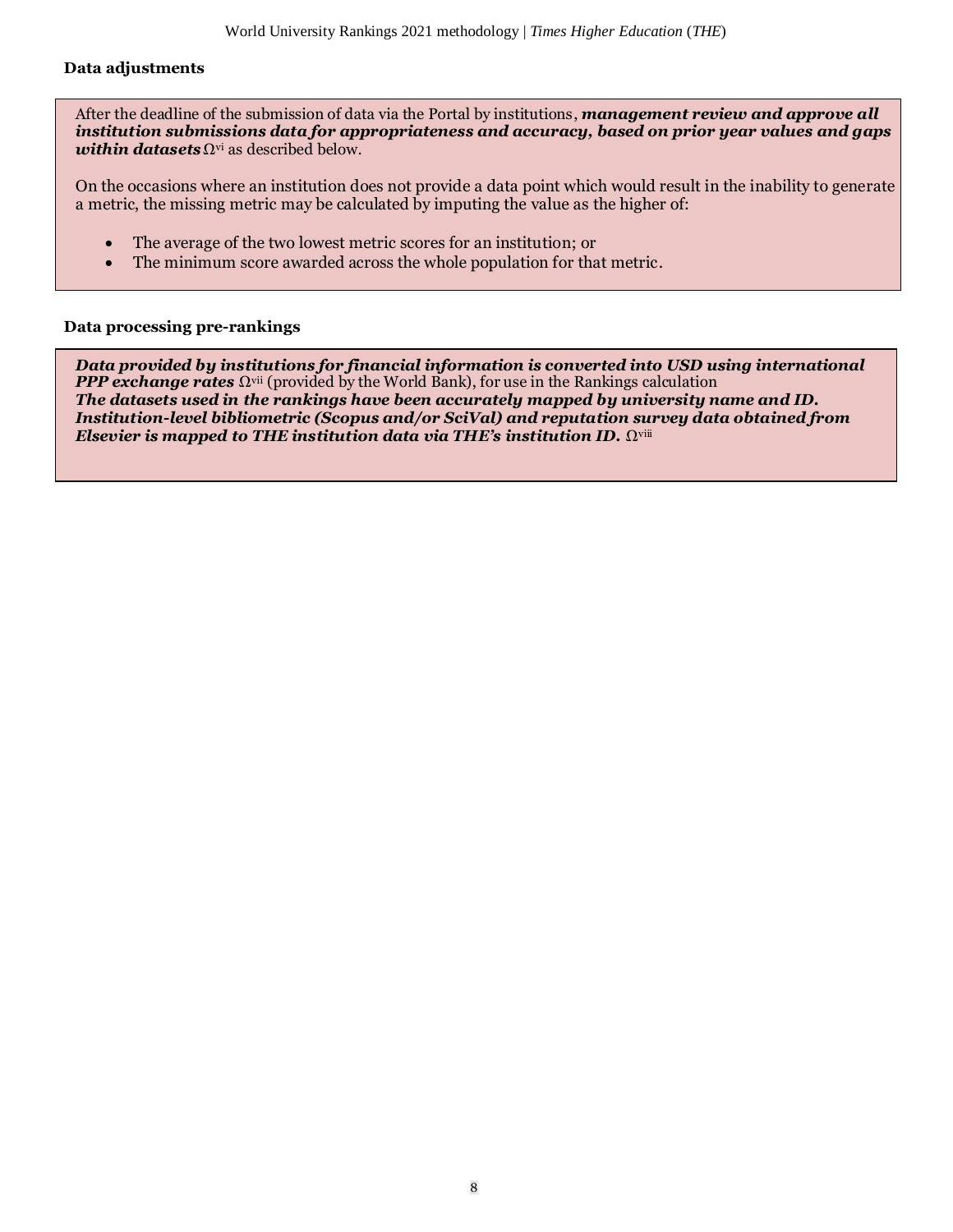## **3) Calculation, scoring and ranking**

### **Calculation of metrics**

There are 13 indicators, each combined into 5 categories, or "pillars", which are weighted according to relative importance.

#### *The pre-weighted indicators are calculated for each university* $\Omega^{\alpha}$  **based on the definitions below:**

*1. Teaching (the learning environment)*

#### Reputation survey

o The most recent Academic Reputation Survey (run annually) that underpins this metric was carried out from November 2019 to February 2020. It examined the perceived prestige of institutions in teaching. This metric is the total number of votes obtained from the Elsevier reputation survey from the last two years. Each year is calculated as the number of global teaching votes from respondents of the reputation survey, weighted by subject and country to be representative of the distribution of academics globally. Only non-zero values will be standardised using a logarithmic function, and universities that received no votes are scored a zero for this metric.

Academic Staff-to-student ratio

 $\circ$  The academic staff-to-student ratio is defined as total full time equivalent (FTE) number of staff employed in an academic post divided by FTE number of students in all years and of all programmes that lead to a degree, certificate, university credit or other qualification. This variable is normalised after calculation.

Doctorates-awarded-to-bachelor-degrees-awarded ratio

 $\circ$  This metric is generated by dividing the total number of doctorates awarded by the total number of undergraduate degrees awarded. This variable is normalised after calculation.

Doctorates-awarded-to-academic-staff ratio

 $\circ$  As well as giving a sense of how committed an institution is to nurturing the next generation of academics, a high proportion of postgraduate research students also suggests the provision of teaching at the highest level that is thus attractive to graduates and effective at developing them. This metric is generated by dividing the total subject weighted doctorates, by the total subject weighted number of academic staff. This metric takes into account an institution's unique subject mix, reflecting that the volume of doctoral awards varies by discipline. This variable is normalised after calculation.

Institutional income per staff

o This measure of income indicates an institution's general status and gives a broad sense of the infrastructure and facilities available to students and staff. This metric is generated by dividing the institutional income adjusted to PPP, by the total number of academic staff. This variable is normalised after calculation.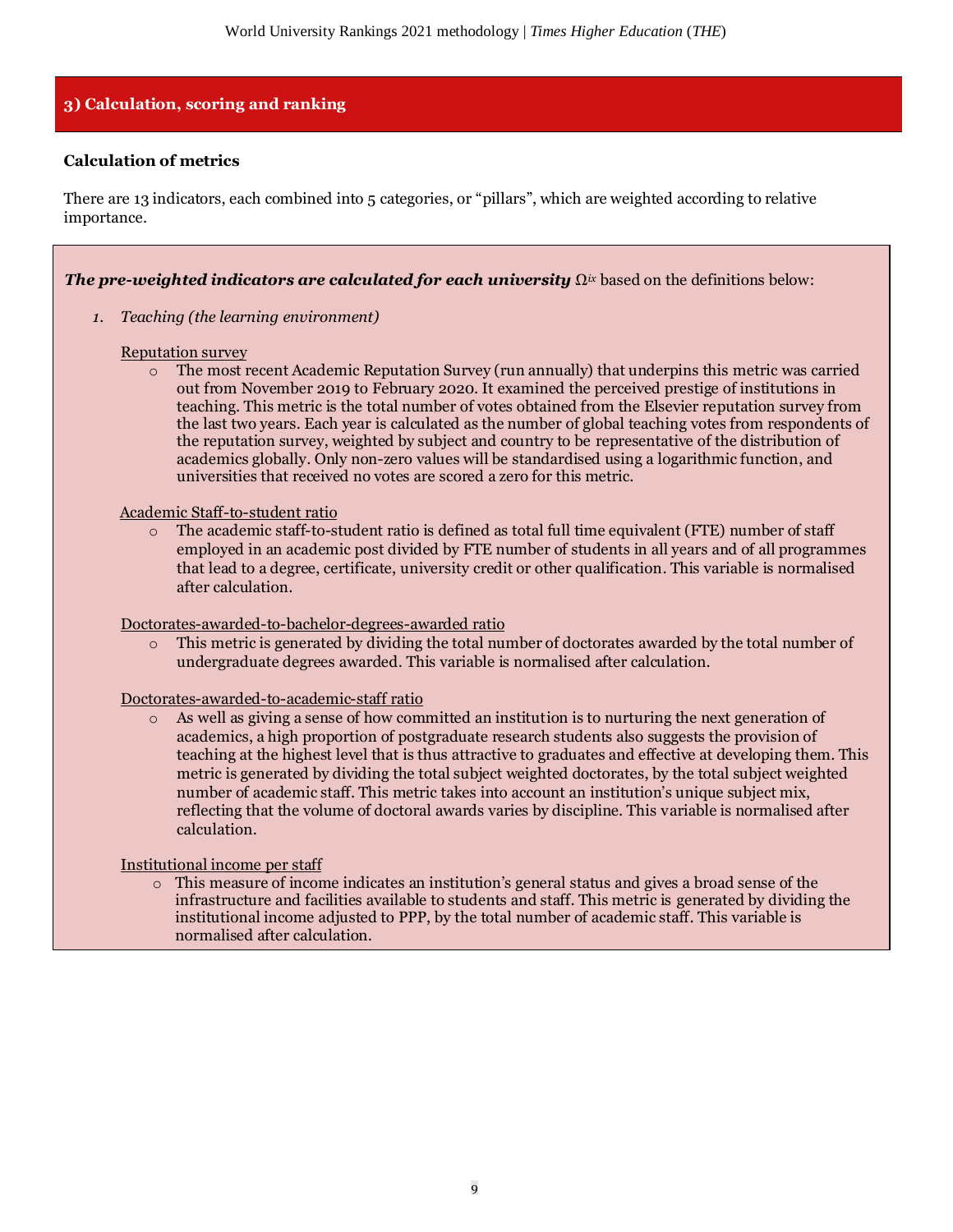*2. Research (volume, income and reputation)*

#### Reputation survey

o The most recent Academic Reputation Survey (run annually) that underpins this metric was carried out from November 2019 to February 2020. It examined the perceived prestige of institutions in research. This metric is the total number of votes obtained from the Elsevier reputation survey from the last two years. Each year is calculated as the number of global research votes from respondents of the reputation survey, weighted by subject and country to be representative of the distribution of academics globally. Only non-zero values will be standardised using a logarithmic function, and universities that received no votes are scored a zero for this metric.

#### Research income per staff

 $\circ$  This metric is generated by dividing the total subject weighted research income adjusted for PPP, by the total subject weighted number of academic staff and is normalised after calculation. This is a somewhat controversial indicator because it can be influenced by national policy and economic circumstances. Income is crucial to the development of world-class research, and because much of it is subject to competition and judged by peer review, our experts suggested that it was a valid measure. This indicator takes account of each institution's distinct subject profile, reflecting the fact that research grants in science subjects are often bigger than those awarded for the highest-quality social science, arts and humanities research.

#### Research productivity

 $\circ$  This metric is generated by dividing the total subject weighted number of papers published in the academic journals indexed by Elsevier's Scopus database per scholar, divided by the sum of the total subject weighted number of FTE research staff and FTE academic staff. This metric is normalised after calculation. The indicator gives a sense of the institution's ability to get papers published in quality peer-reviewed journals. Introduced in the 2018 rankings, we devised a method to give credit for cross-subject research that results in papers being published in subjects where a university has no staff. For subjects where there are papers, but not staff, we will reassign the papers to subjects where there are staff. We will do this proportionally according to the number of staff in populated subjects, and according to the median publications per staff for populated subjects. We will have a maximum threshold of the proportion of papers that we are willing to reassign (10% of the total of papers).

## *3. Citations (research influence)*

Our research influence indicator looks at universities' role in spreading new knowledge and ideas. We examine research influence by capturing the average number of times a university's published work is cited by scholars globally. The data includes more than 24,000 academic journals indexed by Elsevier's Scopus database and all indexed publications between 2015 and 2019. Citations to these publications made in the six years from 2015 to 2020 are also collected. The data is normalised by Elsevier to reflect variations in citation volume between different subject areas. This means that institutions with high levels of research activity in subjects with traditionally high citation counts do not gain an unfair advantage. We have blended equal measures of a country-adjusted and non-country-adjusted raw measure of citations scores.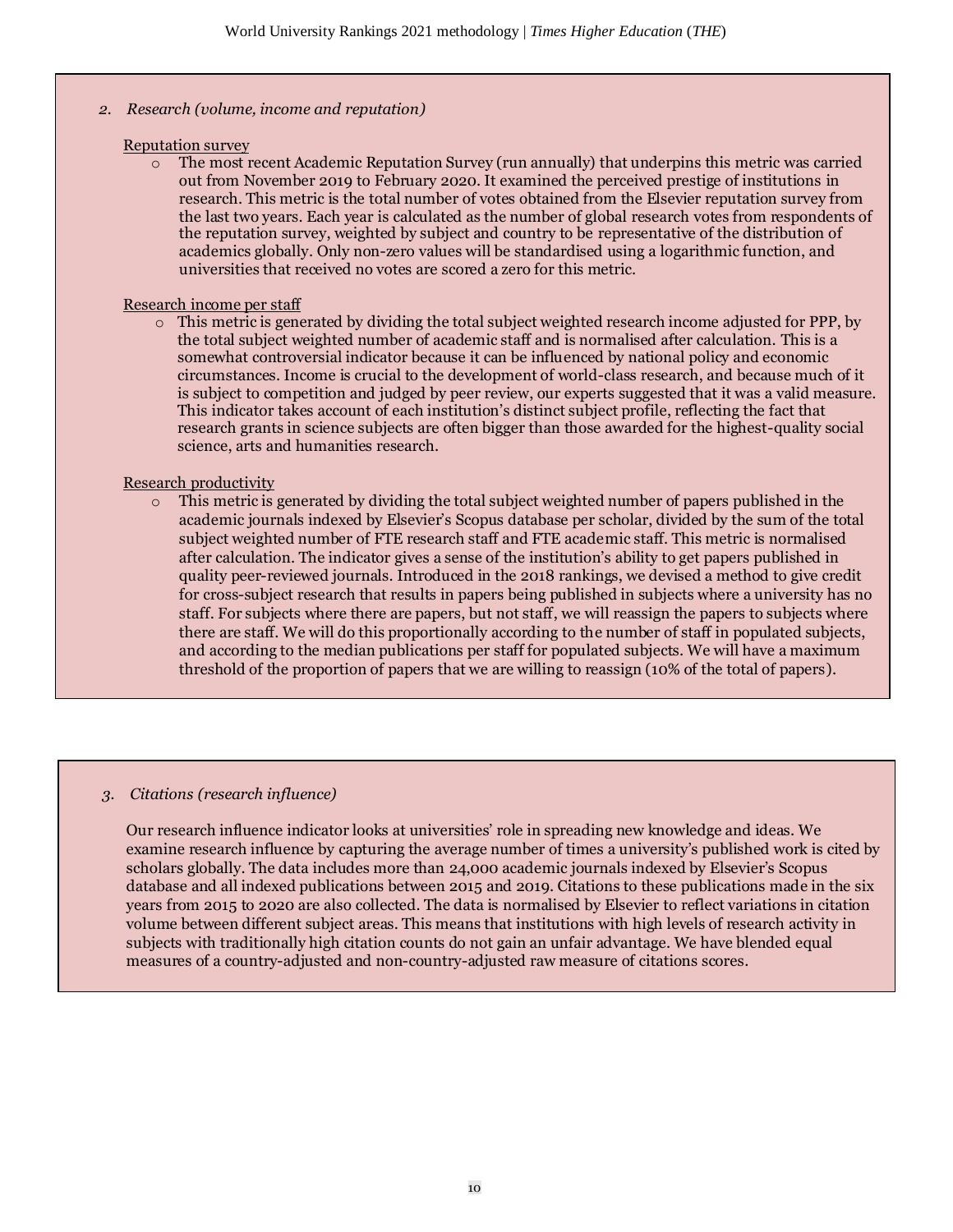*4. International outlook (staff, students, research)*

Proportion of international students

 $\circ$  This metric captures the proportion of international students on campus. International students are those whose nationality differs from the country where the institution is based. The metric is calculated as the total FTE number of international students divided by the total FTE number of students. This variable is normalised after calculation.

Proportion of international staff

 $\circ$  This metric captures the proportion of international academic staff on campus. International staff are those whose nationality differs from the country where the institution is based. The metric is calculated as the total FTE number of international academic staff divided by the total FTE number of academic staff. This variable is normalised after calculation.

## International collaboration

 $\circ$  In the third international indicator, we calculate the proportion of an institution's total research journal publications that have at least one international co-author. The metric is generated by dividing the total subject weighted number of publications with at least one international co-author by the total subjected weighted number of publications. This accounts for an institution's subject mix.

## *5. Industry income (knowledge transfer)*

An institution's ability to help industry with innovations, inventions and consultancy has become a core mission of the contemporary global academy. This category suggests the extent to which businesses are willing to pay for research and an institution's ability to attract funding in the commercial marketplace – useful indicators of institutional quality. The indicator seeks to capture such knowledge-transfer activity by looking at how much research income an institution earns from industry (adjusted for PPP), divided by the total number of FTE academic staff it employs. This variable is normalised after calculation.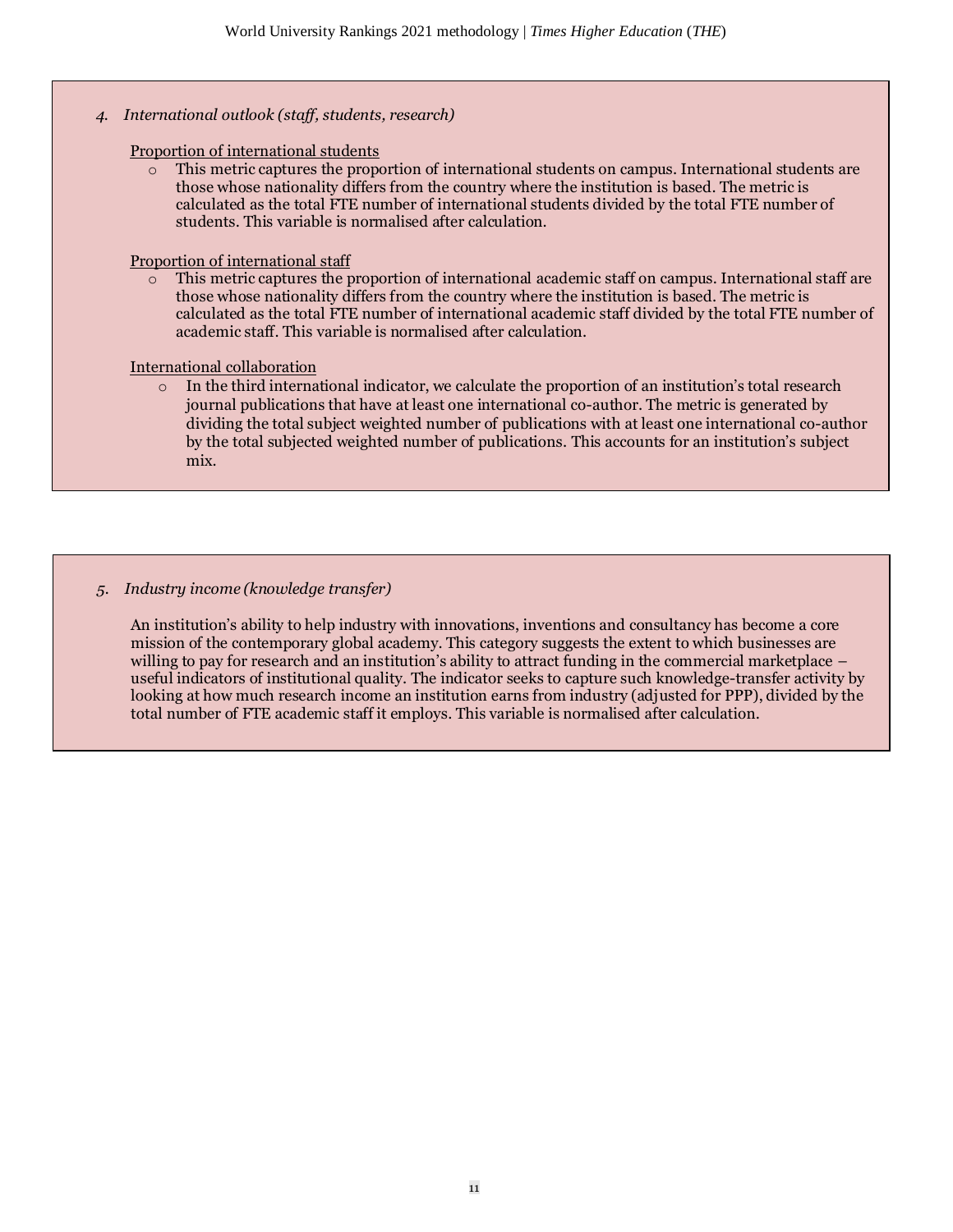## **Normalisation**

Moving from a series of specific data points to indicators, and finally to a total score for an institution, requires us to match values that represent fundamentally different data. To do this we use a standardisation approach for each indicator, and then combine the indicators in the proportions indicated below.

The standardisation approach we use is based on the distribution of data within a particular indicator, where we calculate a cumulative probability function, and evaluate where a particular institution's indicator sits within that function.

For all indicators except the Academic Reputation Survey, we calculate the cumulative probability function using a version of Z-scoring. The distribution of the data in the Academic Reputation Survey requires us to use an exponential component.

## **Weightings of metrics to final scores and rankings**

The 13 performance metrics representing the five pillars are weighted according to *THE*'s assessment of relative importance.

*Once the final population of universities and indicators has been prepared, the scores for each university are generated by weighting the metrics and the Final Rankings are calculated* **according to the following percentage breakdowns**: Ω<sup>x</sup>

| <b>Pillar</b>            | <b>Metric</b>                                          | % weighting |  |  |
|--------------------------|--------------------------------------------------------|-------------|--|--|
|                          | Reputation survey                                      | 15.00       |  |  |
|                          | Academic staff-to-student ratio                        | 4.50        |  |  |
| 1. Teaching              | Doctorates awarded-to-bachelor's degrees awarded ratio | 2.25        |  |  |
|                          | Doctorates awarded-to-academic staff ratio             | 6.00        |  |  |
|                          | Institutional income                                   | 2.25        |  |  |
|                          | Reputation survey                                      | 18.00       |  |  |
| 2. Research              | Research income                                        | 6.00        |  |  |
|                          | Research productivity                                  | 6.00        |  |  |
| 3. Citations             | Citations                                              | 30.00       |  |  |
|                          | Proportion of international students                   | 2.50        |  |  |
| 4. International outlook | Proportion of international staff                      | 2.50        |  |  |
|                          | International collaboration                            | 2.50        |  |  |
| 5. Industry income       | Industry income                                        | 2.50        |  |  |
|                          |                                                        | 100         |  |  |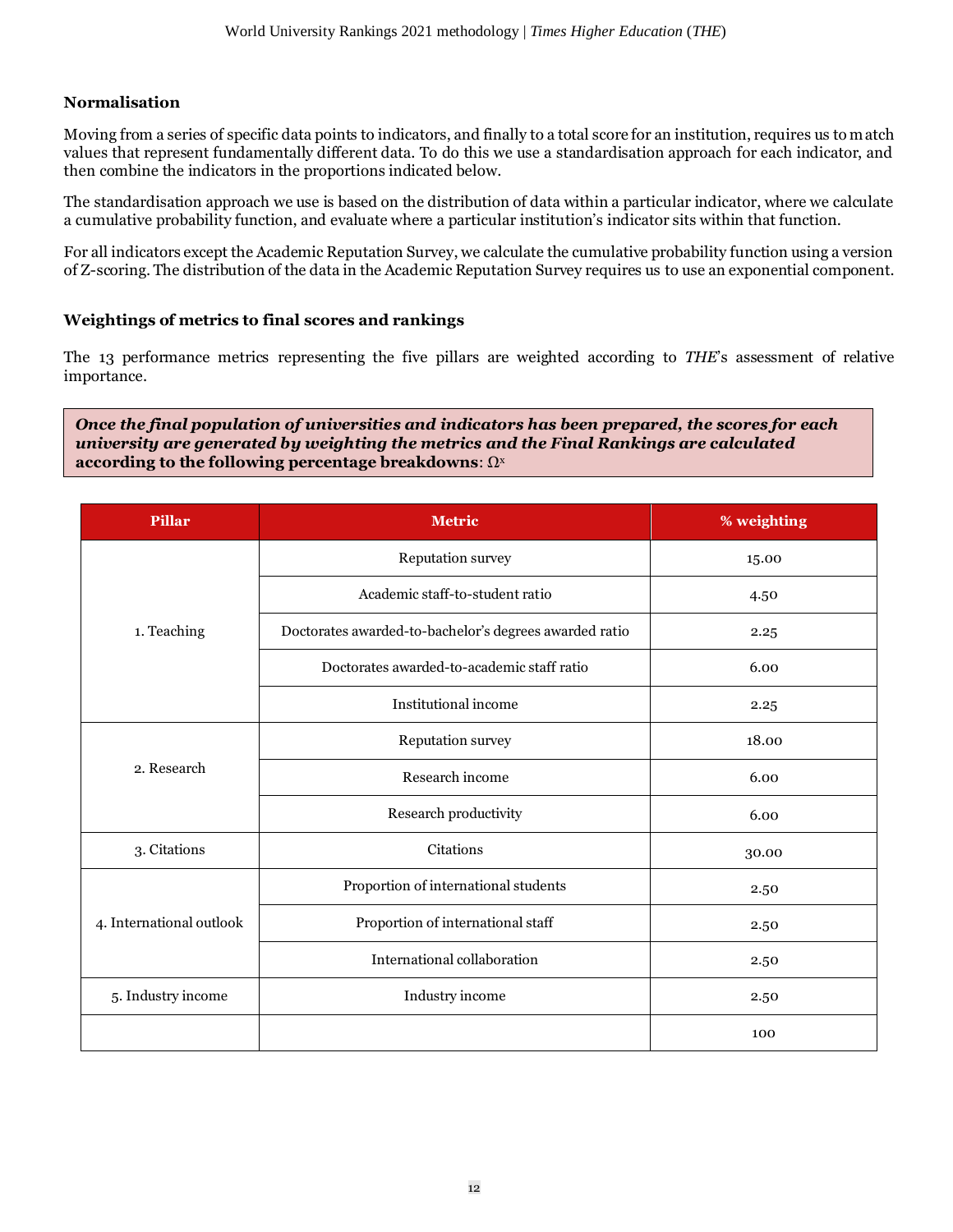# **Subject ranking differentiation**

The subject tables employ the same range of 13 performance indicators used in the overall World University Rankings, brought together with scores provided under the same five pillars:

- Teaching (the learning environment);
- Research (volume, income and reputation);
- Citations (research influence);
- International outlook (staff, students, research); and
- Industry Income.

However, within the subject rankings, the overall methodology is carefully recalibrated by subject, with the weightings changed to best suit the individual fields. In particular, those given to the research indicators have been altered to fit more closely the research culture in each subject, reflecting different publication habits: in arts and humanities, for instance, where the range of outputs extends well beyond peer-reviewed journals, we give less weight to paper citations.

Accordingly, the weight given to "citations: research influence" is halved from 30% in the overall rankings to just 15% for the arts and humanities. More weight is given to other research indicators, including the Academic Reputation Survey. For social sciences and law, where there is also less faith in the strength of citations alone as an indicator of research excellence, the measure's weighting is reduced to 25%. It is also reduced for education, engineering and computer sciences to 27.5%.

By the same token, in those subjects where the vast majority of research outputs come through journal articles and where there are high levels of confidence in the strength of citations data, we have increased the weighting given to the research influence (up to 35% for the physical, life sciences, psychology and for the clinical, pre-clinical and health tables).

|                | Indicator                               | Overall | <b>Arts</b><br>and<br>Human<br>ities | Social<br>Science<br>S | <b>Busines</b><br>s and<br>Econo<br>mics | Clinical<br>and<br>Health | Life<br>Science<br>S | Physica<br>Science<br>S | Engine<br>ering | Comput<br>er<br>Science | Psychol<br>ogy | Law     | Educati<br>on |
|----------------|-----------------------------------------|---------|--------------------------------------|------------------------|------------------------------------------|---------------------------|----------------------|-------------------------|-----------------|-------------------------|----------------|---------|---------------|
| C <sub>1</sub> | <b>Citations</b>                        | 30.00%  | 15.00%                               | 25.00%                 | 25.00%                                   | 35.00%                    | 35.00%               | 35.00%                  | 27.50%          | 27.50%                  | 35.00%         | 25.00%  | 27.50%        |
| E1             | Industry<br>Income/Staff                | 2.50%   | 2.50%                                | 2.50%                  | 2.50%                                    | 2.50%                     | 2.50%                | 2.50%                   | 5.00%           | 5.00%                   | 2.50%          | 2.50%   | 2.50%         |
| T <sub>1</sub> | <b>Teaching</b><br><b>Reputation</b>    | 15.00%  | 25.30%                               | 21.10%                 | 21.10%                                   | 17.90%                    | 17.90%               | 17.90%                  | 19.50%          | 19.50%                  | 17.90%         | 21.00%  | 20.00%        |
| T <sub>2</sub> | <b>Students to Staff</b><br>Ratio       | 4.50%   | 3.80%                                | 3.30%                  | 3.30%                                    | 2.80%                     | 2.80%                | 2.80%                   | 3.00%           | 3.00%                   | 2.80%          | 4.50%   | 4.50%         |
| T3             | <b>PhD/Bachelors</b>                    | 2.25%   | 1.80%                                | 1.60%                  | 0.00%                                    | 1.40%                     | 1.40%                | 1.40%                   | 1.50%           | 1.50%                   | 1.40%          | 0.00%   | 0.00%         |
| T <sub>4</sub> | PhD/Staff                               | 6.00%   | 4.60%                                | 4.80%                  | 4.90%                                    | 4.00%                     | 4.00%                | 4.00%                   | 4.50%           | 4.50%                   | 4.00%          | 4.90%   | 6.00%         |
| T <sub>5</sub> | Income/Staff                            | 2.25%   | 1.90%                                | 1.60%                  | 1.60%                                    | 1.40%                     | 1.40%                | 1.40%                   | 1.50%           | 1.50%                   | 1.40%          | 2.30%   | 2.20%         |
| R1             | Research<br>Reputation                  | 18.00%  | 30.00%                               | 22.80%                 | 22.80%                                   | 19.30%                    | 19.30%               | 19.30%                  | 21.00%          | 21.00%                  | 19.30%         | 21.00%  | 20.00%        |
| R <sub>2</sub> | Research<br>Income/Staff                | 6.00%   | 3.80%                                | 4.90%                  | 4.90%                                    | 4.10%                     | 4.10%                | 4.10%                   | 4.50%           | 4.50%                   | 4.10%          | 4.90%   | 4.90%         |
| R3             | Papers/Staff                            | 6.00%   | 3.80%                                | 4.90%                  | 4.90%                                    | 4.10%                     | 4.10%                | 4.10%                   | 4.50%           | 4.50%                   | 4.10%          | 4.90%   | 4.90%         |
| I <sub>1</sub> | <b>International</b><br><b>Students</b> | 2.50%   | 2.50%                                | 2.50%                  | 3.00%                                    | 2.50%                     | 2.50%                | 2.50%                   | 2.50%           | 2.50%                   | 2.50%          | 3.00%   | 2.50%         |
| I <sub>2</sub> | <b>International</b><br><b>Staff</b>    | 2.50%   | 2.50%                                | 2.50%                  | 3.00%                                    | 2.50%                     | 2.50%                | 2.50%                   | 2.50%           | 2.50%                   | 2.50%          | 3.00%   | 2.50%         |
| I3             | <b>International</b><br>collaboration   | 2.50%   | 2.50%                                | 2.50%                  | 3.00%                                    | 2.50%                     | 2.50%                | 2.50%                   | 2.50%           | 2.50%                   | 2.50%          | 3.00%   | 2.50%         |
|                |                                         |         |                                      |                        |                                          |                           |                      |                         |                 |                         |                |         |               |
|                | <b>Total</b>                            | 100.00% | 100.00%                              | 100.00%                | 100.00%                                  | 100.00%                   | 100.00%              | 100.00%                 | 100.00%         | 100.00%                 | 100.00%        | 100.00% | 100.00%       |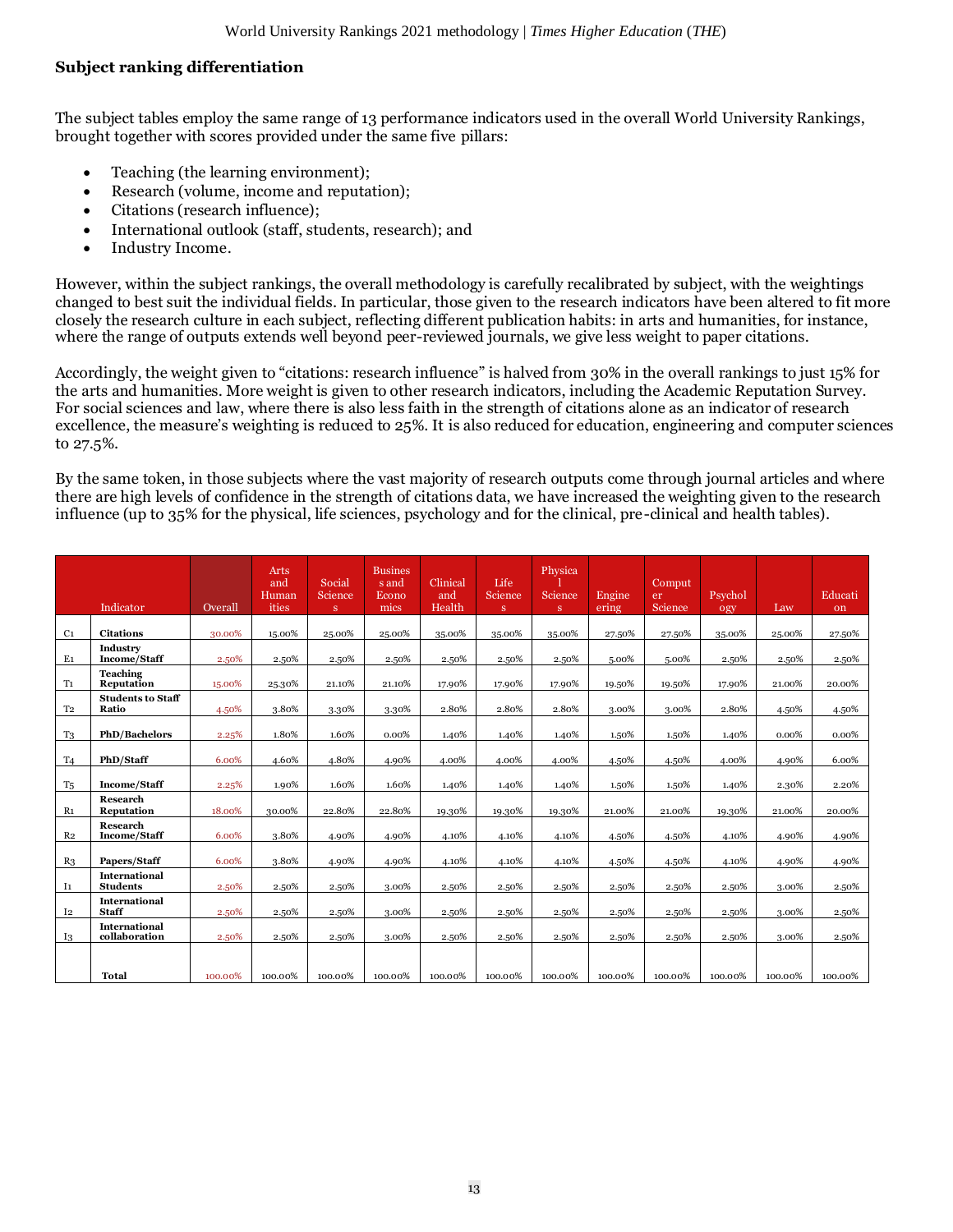# **4) Publication and reporting**

#### **Final rankings preparation**

All institutions were ranked overall and are published in the final rankings table on the *THE* website. On the website, the overall score and pillar scores are displayed.

Precise overall scores are shown for the institutions ranked in the top 200 overall. Banded overall scores are presented for the institutions ranked in bands (e.g. from 201 to 205). Precise individual pillar scores are displayed for each ranked institution.

For the institutions ranked 1 – 200 overall, an individual rank position is listed. The next institutions are assigned to the following bands: 201-250, 251-300, 301-350, 351-400, 401-500, 501-600, 601-800, 801-1000, 1001+.

#### **Review and sign off**

The Rankings are formally signed off by *THE* World Universities Insights Limited management prior to being published in print and online.

*The Rankings results are reviewed and signed off by THE's Chief Data Officer.* Ωxi

#### **Reporting**

*The Rankings for the top 200 universities and banding allocation below top 200 are accurately reported on the THE website.* Ωxii

The specific procedures for the Overall Rankings are located on the *Times Higher Education* website at: [https://www.timeshighereducation.com/world-university-rankings/world-university-rankings-2021-methodology.](https://www.timeshighereducation.com/world-university-rankings/world-university-rankings-2021-methodology)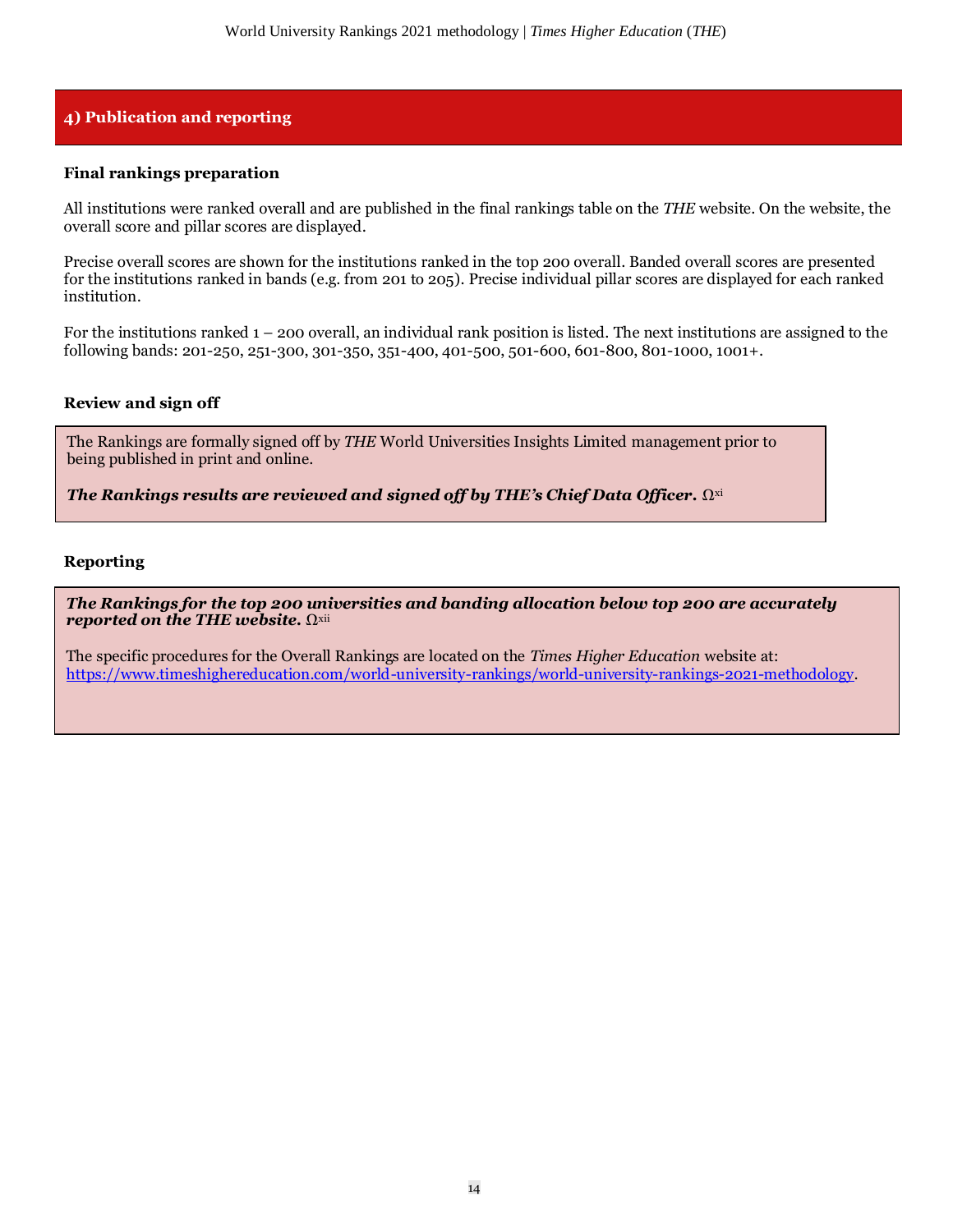| <b>Rule number</b> | Methodology<br>section                                      | <b>Rule description</b>                                                                                                                                                                                                                         |
|--------------------|-------------------------------------------------------------|-------------------------------------------------------------------------------------------------------------------------------------------------------------------------------------------------------------------------------------------------|
| (i)                | Data collection and<br>sources                              | A named representative from each institution submits and authorises their<br>institutional data for use in the Rankings                                                                                                                         |
| (ii)               | Data collection and<br>sources                              | Times Higher Education will not self-submit data for an institution without positive<br>confirmation from the named representative of the institution.                                                                                          |
| (iii)              | Data collection and<br>sources                              | Prior to submission of data within the portal, the draft data undergoes automatic<br>validation checks reviewed by the named representative.                                                                                                    |
| (iv)               | Criteria for exclusion,<br>inclusion and data<br>processing | Total reputation score for each university was calculated based on the aggregate of<br>individual respondent data obtained from Elsevier                                                                                                        |
| (v)                | Criteria for exclusion,<br>inclusion and data<br>processing | Universities meeting the seven key inclusion criteria are included in the rankings                                                                                                                                                              |
| (vi)               | Criteria for exclusion,<br>inclusion and data<br>processing | Management review and approve all institution submissions data for appropriateness<br>and accuracy, based on prior year values and gaps within datasets.                                                                                        |
| (vii)              | Criteria for exclusion,<br>inclusion and data<br>processing | Data provided by institutions for financial information is converted into USD using<br>international PPP exchange rates.                                                                                                                        |
| (viii)             | Criteria for exclusion,<br>inclusion and data<br>processing | Institution-level bibliometric (Scopus and/or SciVal) and reputation survey data<br>obtained from Elsevier is mapped to THE institution data via THE's institution ID.                                                                          |
| (ix)               | Calculation, scoring and<br>ranking                         | The pre-weighted indicators are calculated for each university                                                                                                                                                                                  |
| (x)                | Calculation, scoring and<br>ranking                         | Once the final population of institutions and indicators has been prepared, the scores<br>for each university are generated by weighting the metrics and the Final Rankings are<br>calculated according to the following percentage breakdowns. |
| (xi)               | Publication and reporting                                   | The Rankings results are reviewed and signed off by THE's Chief Data Officer                                                                                                                                                                    |
| (xii)              | Publication and reporting                                   | The Rankings for the top 200 universities and banding allocation below top 200 are<br>accurately reported on the THE website.                                                                                                                   |